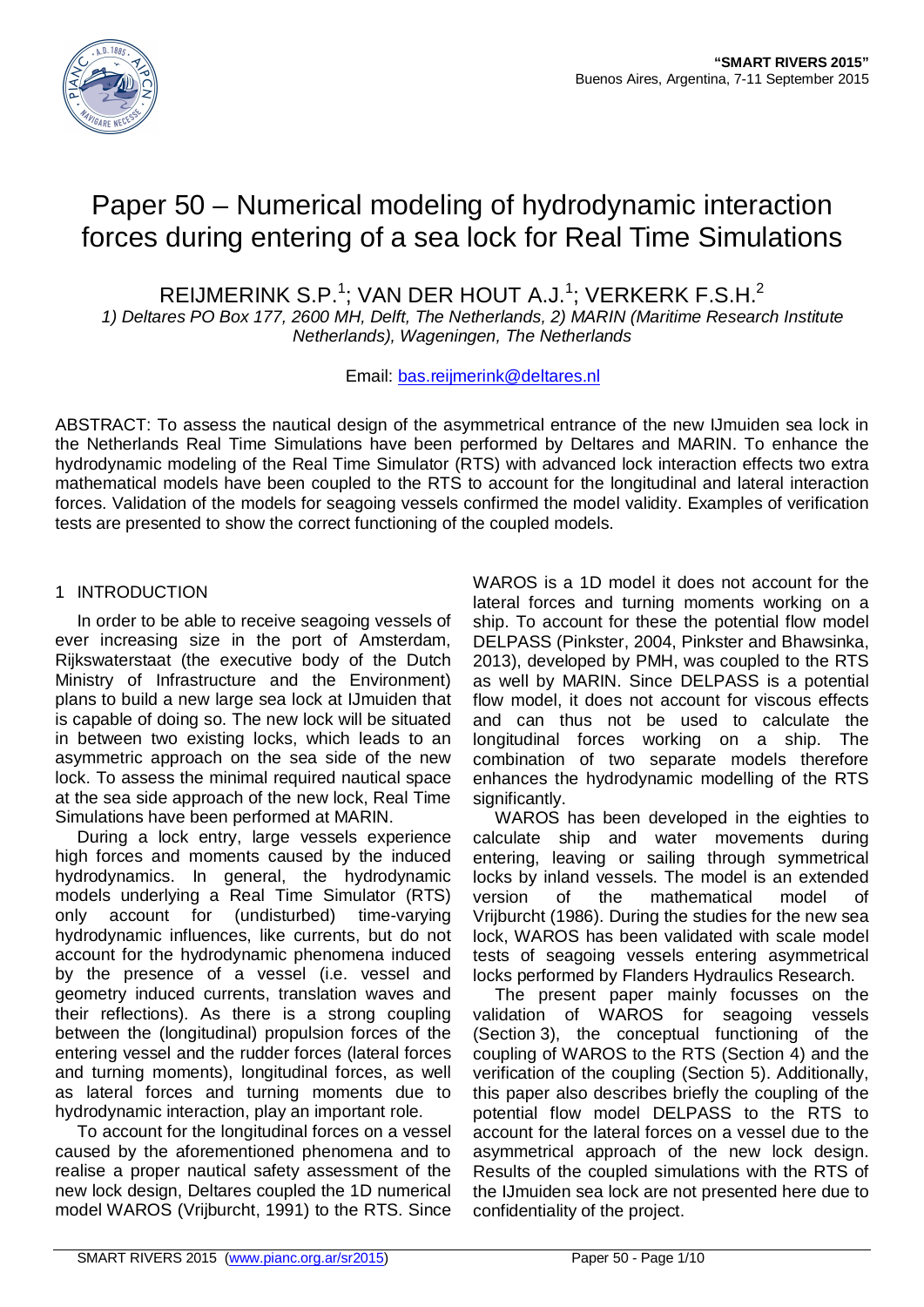

## KGROUND OF NUMERICAL MODELS

## 2.1 *WAROS*

WAROS is a one-dimensional (1D) model that was developed by Delft Hydraulics (presently Deltares) for the Dutch Ministry of Public Works (Rijkswaterstaat) to simulate the ship motions (surge, heave and pitch) and water motions during entering, exiting or sailing through a lock (Vrijburcht, 1991). During these maneuvers, the ship and the lock itself have a two-way interaction. They therefor have to be assessed as two components in one system.

The model is an extended version of the mathematical model of Vrijburcht (1986) in which a ship enters a lock through a rectangular or funnelshaped entrance based on a predefined propeller thrust.

The starting points of WAROS are the following:

- The water movement is based on the complete 1D Navier-Stokes equations for long waves.
- The ship movements are modelled by 3 motion equations for surge, heave and pitch.
- The fairway consists of one branch with different cross sections. For example, the branch can consist of a prismatic entrance channel followed by a lock chamber. A permanent flow can be added to the fairway.
- The shape of the ship can be defined by a certain number of cross sections. The values of the propeller thrust are defined as a function of time or space.

The input of WAROS consists of:

- the geometry of the fairway,
- the geometry, draft and coefficients of the vessel,
- engine power as function of time or space,
- initial and stop conditions (initial and end position of the ship),
- boundary conditions (water levels and flow rates).

The output of WAROS consists of:

- position and velocity of the ship,
- trim and keel clearance at the bow and stern of the ship,
- time series of the water levels and flow velocities in predefined output points.

## 2.1.1 *Equations of water movement with a ship*

The base of WAROS is formed by the 1D momentum equation and continuity equation

derived for a control volume of water between two transects with a relative distance of dx. Both equations are extended with terms to include the influence of a ship on the water movement (e.g. translation waves or return flows). All extensions of the momentum equation have a large influence on the gradient of the water level in time and thereby on the position and velocity of the ship. The momentum equation and the continuity equation are:

**Momentum equation with ship (1):**  $\rho \partial Q/\partial t + r_c \rho \partial / \partial x \mathbf{Q}^2 / A$ } +  $\rho g A^* \partial h / \partial x$  +

 $\rho g Q | Q | / (C^2 AR) - f_p - f_f - f_h + f_r = 0$ **Continuity equation with ship (2):**

 $B \frac{\partial h}{\partial t} + \frac{\partial Q}{\partial x} + B_s \frac{dy_m}{dt} + B_s x_s \frac{d\theta}{dt} +$  $v_s dA_s/dx_s = 0$ 

in which:

| $Q =$                                         | $Q(x,t) = flow$ rate                                 | $\text{[m}^3\text{/s]}$   |
|-----------------------------------------------|------------------------------------------------------|---------------------------|
| $h =$                                         | $h(x,t)$ = water level w.r.t. CD                     | [mCD]                     |
| $B =$                                         | $B_k - B_s$ = wet width at the water line            | [m]                       |
| $B_k =$                                       | fairway width = $B_k(x)$                             | [m]                       |
| $B_s =$                                       | width of the ship = $B_s(x_s)$                       | [ <sub>m</sub> ]          |
| $x =$                                         | length coordinate (earth fixed reference             |                           |
|                                               | frame)                                               | $\lceil m \rceil$         |
| $X_{\rm s}$ =                                 | longitudinal coordinate with respect to the          |                           |
|                                               | ship's mass center                                   | [m]                       |
| t<br>$=$                                      | time                                                 | [s]                       |
| $\rho =$                                      | density of water                                     | [kg/m <sup>3</sup> ]      |
|                                               | gravitation                                          | $[m/s^2]$                 |
| $\begin{array}{c} 9 = 0 \\ C = 0 \end{array}$ | Chezy coefficient = $18 \log(12R/k)$                 | $\lceil m^{1/2}/s \rceil$ |
| $R =$                                         | hydraulic radius fairway = $A_k/O_k$                 | $\lceil m \rceil$         |
| $O_k =$                                       | wet perimeter of cross section                       | [m]                       |
| $k =$                                         | bed (and wall) roughness                             | [ <sub>m</sub> ]          |
| $A =$                                         | $A_k - A_s$ = wet cross section                      | $\text{[m}^2\text{]}$     |
| $A_k =$                                       | cross section channel                                | $\lceil m^2 \rceil$       |
| $A_s =$                                       | cross section ship                                   | $\lceil m^2 \rceil$       |
| $A_e =$                                       | artificial cross section<br>for<br>$=$               | detached,                 |
|                                               | decelerating flow                                    | $\lceil m^2 \rceil$       |
| $A^* =$                                       | $A_k - A_s$<br>wet<br>section<br>$=$<br><b>Cross</b> | for                       |
|                                               | accelerating flow or decelerating, attached          |                           |
|                                               | flow, or                                             | $\text{Im}^2$             |
| $=$                                           | $A_e - A_s$ = net cross section at                   | the<br>point              |
|                                               | where the flow re-attaches                           | $\text{[m}^2\text{]}$     |
| $f_{\rm p}$ =                                 | local pressure resistance term                       | [N/m]                     |
| $f_f$<br>$=$                                  | local friction resistance term                       | [N/m]                     |
| $f_h$<br>$=$                                  | local energy loss term at the stern                  | [N/m]                     |
| f,<br>$=$                                     | local propeller thrust term                          | [N/m]                     |
| $y_m =$                                       | vertical position of the ship                        | [m]                       |
| θ<br>$=$                                      | trim angle of the ship                               | [rad]                     |
| $V_{\rm s}$ =                                 | ship's longitudinal velocity                         | [m/s]                     |

The first term of equation (1) is the change of impulse in time in the control volume. The second term is the convection term. The third term is the pressure term and describes the change of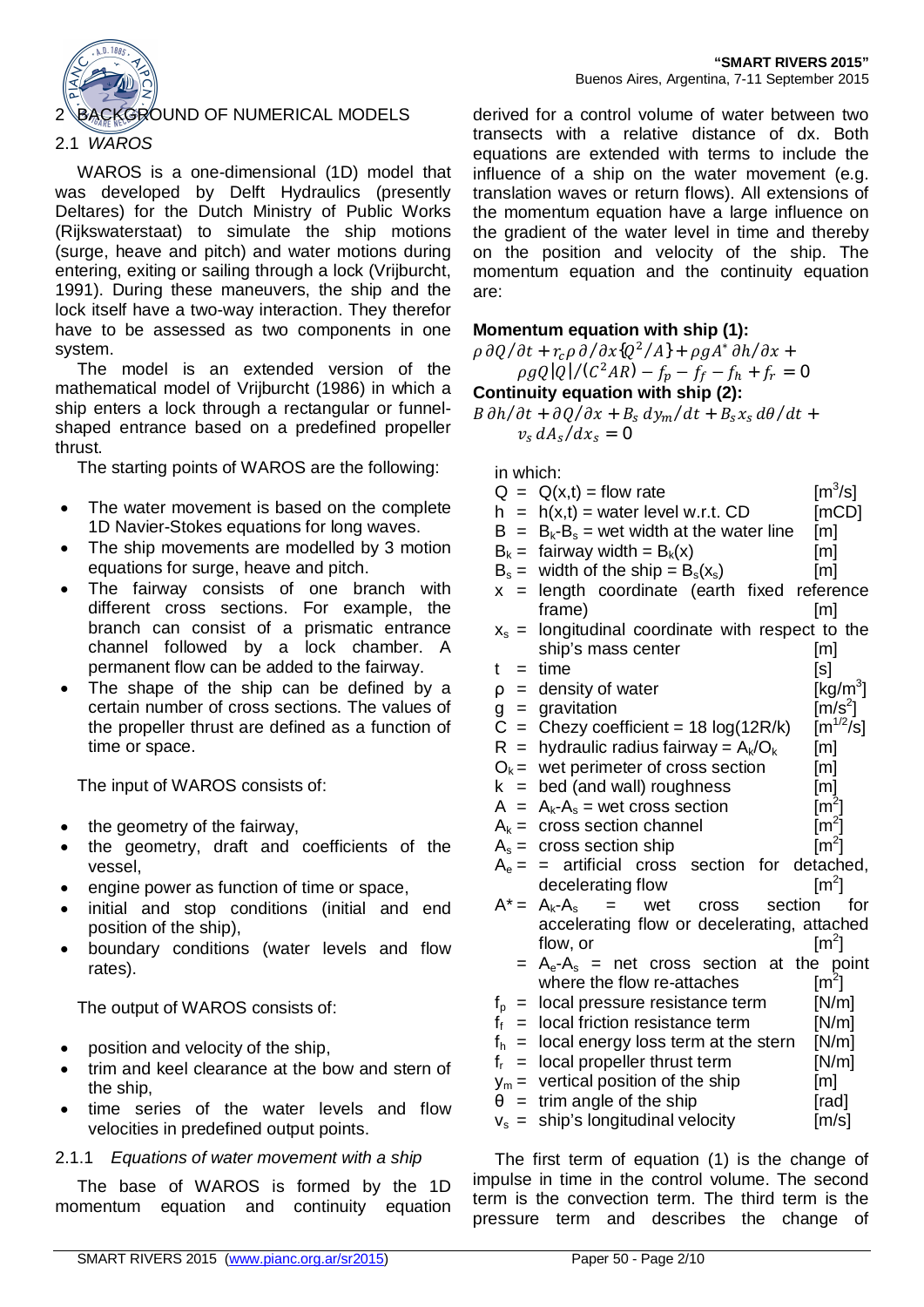

hydrostatic pressure at the boundaries of the control volume. The fourth term describes the friction effect between the water and the bottom/walls of the fairway in the control volume.

The first term of equation (2) describes the vertical velocity of the water level. The second term represents the change of flow rate in longitudinal direction through the boundaries of the control volume. The third term represents the vertical movement of the ship. The fourth term describes the trim velocity of the ship. The fifth term is the influence of the change in cross section of the ship in longitudinal direction.

#### 2.1.2 *Motion equations of the ship*

Next to the momentum equation (1) and continuity equation (2), three equations are needed which describe the ship motions in longitudinal, vertical and trim direction. Note that the three motion equations are essentially a representation of the second law of Newton (F=ma) in the three considered degrees of freedom. The motion equation in longitudinal direction (surge) is:

## **Motion equation in longitudinal direction (3):**

 $(m_s + a_x) dv_s/dt + F_p + F_f - F_r +$  $\rho$ g  $\int_{\rm L}$  A $_{\rm s}$   $\partial{\rm h}/\partial{\bf x}$  dx $_{\rm s}$   $=$  0

in which:

| $m_s$ = ship's mass                                                                                                                                                                                    | [kg]                                   |
|--------------------------------------------------------------------------------------------------------------------------------------------------------------------------------------------------------|----------------------------------------|
| $a_x$ = added mass in x-direction                                                                                                                                                                      | [kg]                                   |
| $= \rho$ % $\pi$ A <sub>s</sub> T <sub>max</sub><br>$T_{\text{max}}$ = maximum draft<br>$F_p$ = pressure resistance of the ship<br>$F_f$ = friction resistance of the ship<br>$F_r =$ propeller thrust | $\lceil m \rceil$<br>[N]<br>[N]<br>[N] |

The first term of equation (3) is the ship inertia force. The fifth term is the resulting pressure force on the ship's hull in longitudinal direction, which is determined by the water level gradient along the ship. This term contains the influence of the local energy loss term  $f<sub>h</sub>$  (see equation (2)).

The motion equation in vertical direction (heave) is:

## **Motion equation in vertical direction (4):**

$$
(m_s + a_y) d^2 y_m / dt^2 + \rho g \int_L B_s \mathbf{V}_m - y_0 + \theta x_s \mathbf{J} dx_s - \rho g \int_L B_s \mathbf{V}_n - h_0 \mathbf{J} dx_s = \mathbf{0}
$$

in which:

| $y_0$ = initial vertical position of the ship | [m]   |
|-----------------------------------------------|-------|
| $h_0 =$ initial still water level w.r.t. CD   | [mCD] |
| $a_v$ = added mass in y-direction             | [kq]  |
| $= \rho L B_s^3 / (8(h_0 - d - T_{max}))$     |       |
| $d = bottom depth$                            | [mCD] |

The first term of equation (4) is the ship inertia force of the ship. The second term is the resulting vertical force on the ship's hull due to the difference in vertical position of the ship with respect to the initial vertical position of the ship. The third term describes the resulting vertical force on the ship's hull due to the difference in water level with respect to the initial water level. Both the second and third term are integrals along the hull of the ship in longitudinal direction.

The motion equation in trim direction (pitch) around the center of gravity of the ship M is:

## **Motion equation in trim direction (5):**

 $J_s d^2\theta/dt^2 + \rho g \int_L B_s \mathbf{V}_m - y_0 + \theta x_s \mathbf{X}_s dx_s \rho g \int_L B_S \mathbf{U} h - h_0 \mathbf{J} x_S dx_S + a_m F_r = \mathbf{0}$ 

in which:

- $J_s$  = inertia moment of the ship with respect to the ship's center of gravity  $(CoG)$  $[kqm<sup>2</sup>]$
- $a_m$  = vertical distance between the working line of the propeller thrust force and the ship's center of gravity (CoG) [m]

The first term of equation (5) describes the inertia moment of the ship (approximately equal to  $m_s L^2/12$ ). The second term is the resulting moment on the ship's hull due to the difference in vertical position with respect to the initial vertical position of the ship. The third term describes the resulting vertical moment on the ship's hull due to the difference in water level with respect to the initial water level. The fourth term represents the moment on the ship's hull due to the arm of the propeller thrust with respect to the ship's mass center.

## 2.1.3 *Solving the equations*

The unknowns in the above set of equations (1 to 5) are the flow rate Q and the water level h as function of time and location, the ship velocity  $v<sub>s</sub>$ , the vertical position of the ship  $y_m$  and the trim angle of the ship  $\theta$  as function of time. The five differential equations are solved in the time domain using a time loop: for every numerical time step a new water level and flow rate in the entire domain are computed and a new ship velocity  $v_s$  (7) and ship movement in  $y$ - and  $\theta$ -direction (8 and 9) are calculated. With this, the new position of the ship (x,  $y, \theta$ ) can be determined.

## *2.2 DELPASS*

Delpass is a program that computes the forces on multiple sailing and moored vessels in deep or restricted water for arbitrary motion velocities and positions of ships and waterway. A waterway may be modelled schematically by means of quays and sloping banks with a constant water depth or with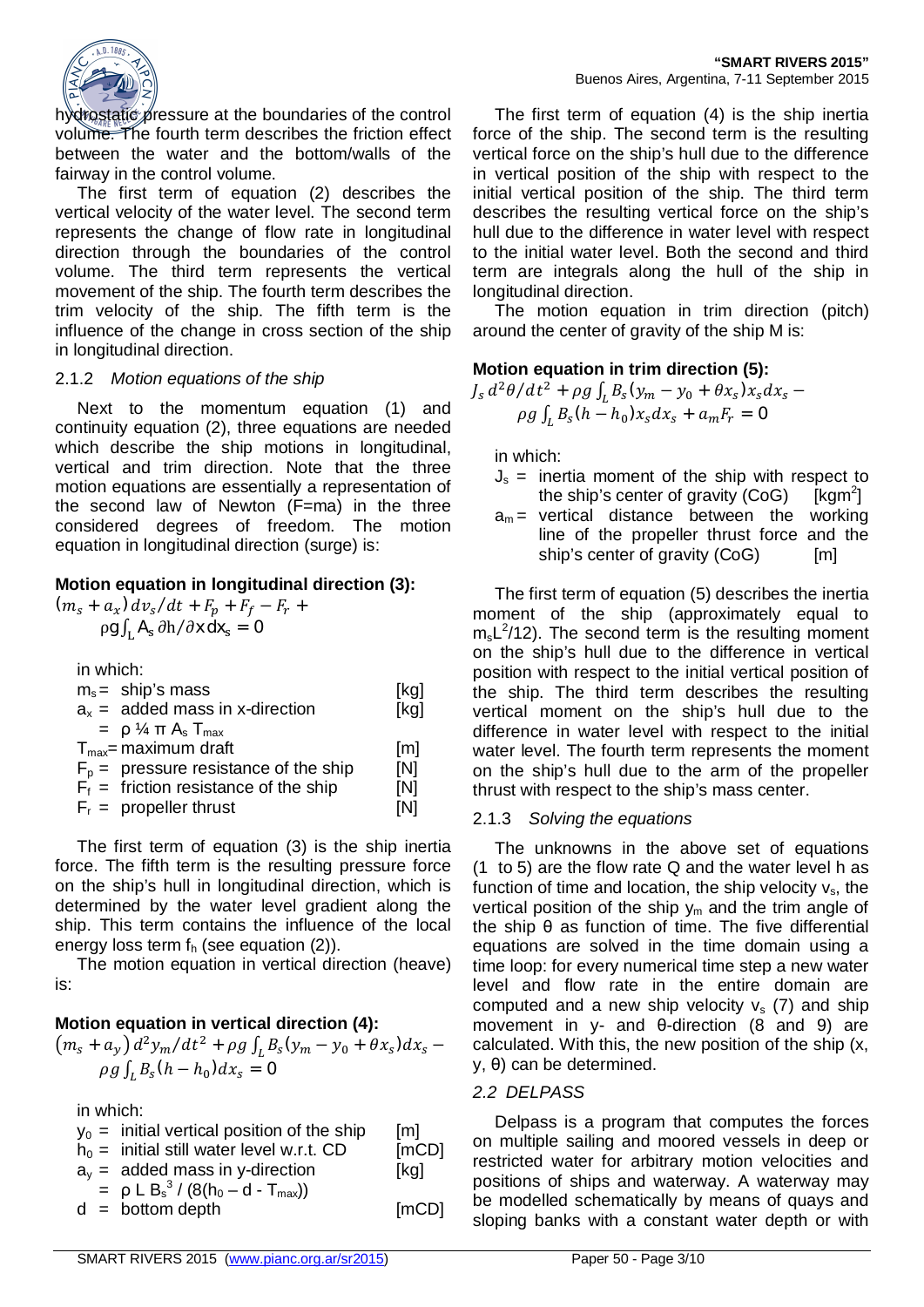

varying water depth based on measured bathymetric data. The computations are based on 3D potential flow theory making use of the doublebody assumption. With double-body flow computations it is assumed that the vessels are travelling at low to moderate speeds and that the main component of the interactions between the vessels and the surrounding bathymetry is due to so-called 'draw-down' effects. These effects are related to the primary flow around a sailing vessel. Wash waves, or secondary wave effects, are neglected since these are relatively short waves which do not influence larger sailing vessels significantly.

Use is made of zero-order (flat) panels to describe the 3D shapes of vessels and bathymetry. Flow equations involving up to several thousand unknowns are solved at each time-step making use of parallelized code running on a Graphical Processing Unit (GPU) with about 2000 computing cores.

#### 3 VALIDATION OF WAROS FOR SEAGOING VESSELS

The big advantage of WAROS is that the 1D schematisation of a complex fairway makes the calculation times small. Because the model calculates much faster than real-time, it is very suitable to couple it to a RTS. A drawback of the 1D fairway schematization is that in principle only symmetric fairway profiles can be considered. This is disadvantageous for the asymmetric IJmuiden lock approach. Moreover, WAROS has been developed and validated for inland locks and inland vessels and not for seagoing vessels. Before coupling WAROS to a RTS, WAROS therefore had to be validated for seagoing vessels and asymmetric fairway profiles. This has been done by using scale model tests performed by Flanders Hydraulic Research (Delefortrie *et al*., 2013, Vantorre *et al*., 2012)

## 3.1 *Considered model tests*

For the validation of WAROS for asymmetric approaches and seagoing vessels the following tests were used:

- Three scale model tests for the new sea lock of IJmuiden (Delefortrie *et al*., 2013)
- Captive scale model tests for the Pierre Vandamme lock in Zeebrugge (Vantorre *et al*., 2012)
- Two scale model tests for the new Panama locks (Vantorre *et al*., 2012)

The results of one of the IJmuiden scale model tests (test 029), one of the Zeebrugge scale model tests (test G) and one of the Panama scale model tests (test B) are presented in this paper. No full scale tests were considered. Due to the small scale of the scale model tests viscous effects could be somewhat overestimated within the model tests. Measured (scaled) longitudinal forces might therefore be a bit larger than in reality. This effect has not been considered in the real time simulations.

## 3.1.1 *IJmuiden scale model tests (test 029)*

This scale model test was specifically performed for the new sea lock of IJmuiden. A bulk carrier with dimensions 351.8x58.4x13.75 m was considered for these tests. The keel clearance in this test was equal to 25% of the draft of the ship. The entrance velocity of the ship was equal to 1.25 knots and was maintained by using the ship propeller as well as by two tugs (two fans on top of the ship).

The lower panel of Figure 1 shows the considered symmetrical fairway schematization in WAROS of the asymmetric fairway layout used in the measurements (upper panel). The distribution of the wet cross sections along the track of the WAROS schematization is equal to the scale model.



*Figure 1: Upper: Waterway layout of the IJmuiden scale model tests. Lower: Symmetrical waterway schematization of WAROS.*

The measured forces (propeller thrust and tug forces) have been converted into a theoretical series of engine power. The propeller thrust and tug forces were considered as a single force. The forces in the scale model test were such that a constant ship velocity was maintained. This means that the forces increased when the ship slowed down too much or when it entered the lock (lower panel of Figure 2). The resulting ship velocity is shown in the upper panel of Figure 2, with the measured velocity in red and the calculated velocity in black. Note that the saw tooth pattern in the velocity is caused by the feedback loop of the tugs to maintain a constant velocity. This is reproduced with WAROS.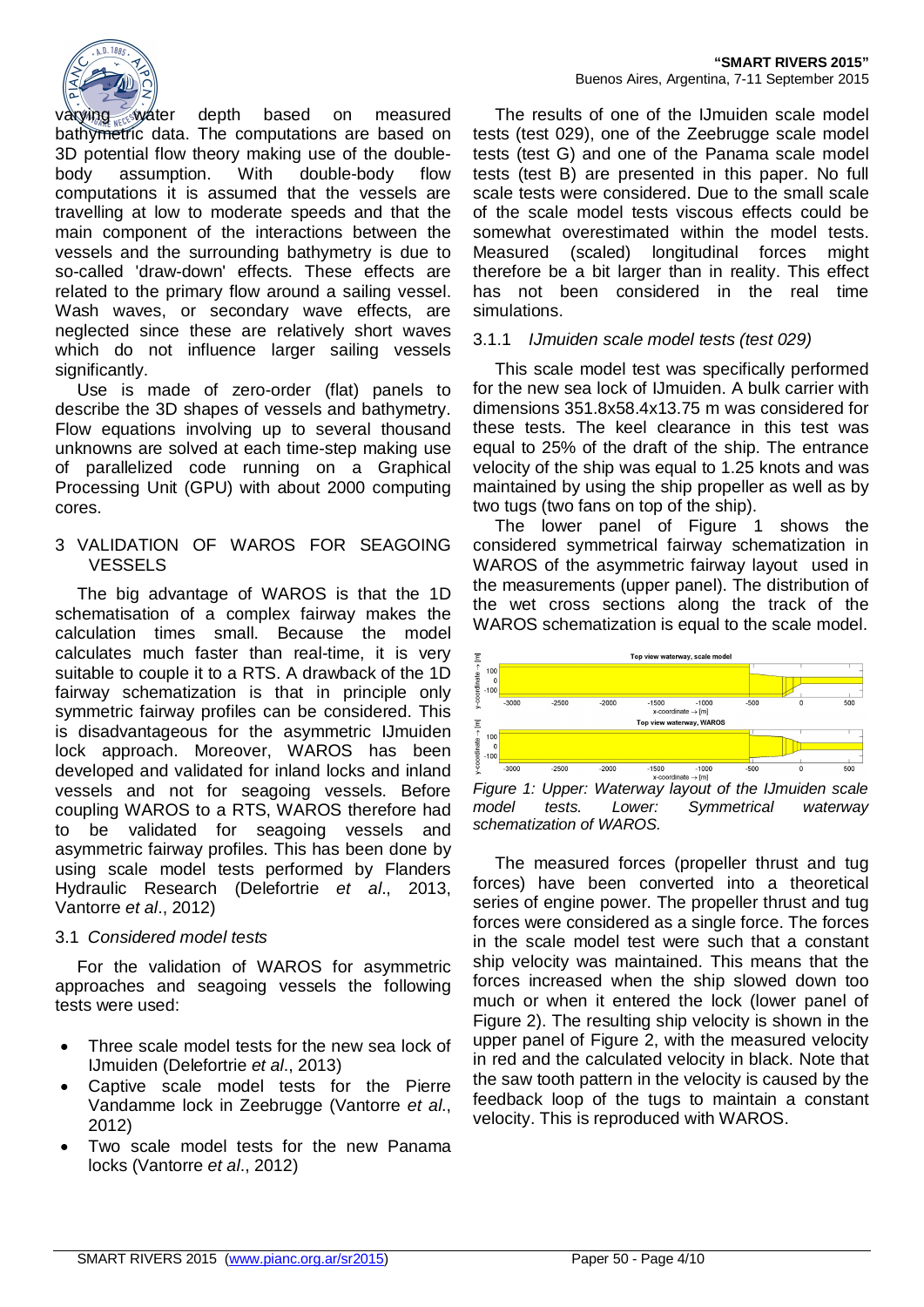

*Figure 2: Resulting ship velocity (upper) and forces on the ship (lower) of the IJmuiden scale model test 029.*

The goal of this simulation was to tune the coefficients most relevant for seagoing vessels to get the best agreement between the measured and computed forces on the ship and the ship velocity, because the considered situation resembles the foreseen design layout the most.

Within the entrance harbor ( $x_{CoG}$  < 150 m) and the lock itself ( $x_{CoG} > 150$  m) the agreement of the velocities is fair, based on the applied engine thrust. This shows that the applied resistance coefficients are realistic and that the effect of the lock (sudden change in geometry) can be simulated well.

Also the hydrodynamics in WAROS showed a good agreement to the measured values. This can also be seen in the sinkage of the ship (Figure 3). The apparent overestimation of the sinkage when the ship is in the lock can be assigned to the schematization in WAROS in which both the tug forces and the propeller thrust are modeled one single force which is working on the propeller. This (for practical reasons chosen) modeling approach leads to a larger return flow aside the ship in WAROS than in de scale model measurements where the tugs were simulated as separate forces by air fans.



*Figure 3: Resulting sinkage of the CoG of the ship of the IJmuiden scale model test 029.*

## 3.1.2 *Panama scale model tests (test B)*

The Panama scale model test B is comparable to the IJmuiden scale model test with respect to the channel layout. Other than for the IJmuiden test a 12000 TEU container vessel (365x49x15.2 m) was

used for the Panama test. Next to that, the test started with a higher velocity (2 knots), the keel clearance in this test was equal to 10% of the draft of the ship and the vessel was only propelled by tugs during the entrance of the lock itself; the main propeller was switched off.

Figure 4 shows both the scale model layout (upper panel) as the symmetric WAROS schematization (lower panel). When in the scale model a vertical wall was used on one or both sides of the channel, a vertical wall was used on both sides in WAROS.



*Figure 4: Upper: Waterway layout of the Panama scale model tests. Lower: Symmetrical waterway schematization of WAROS.*

The lower panel of Figure 5 shows the measured forces of the scale model test together with the applied force in WAROS. In this test the tug forces are modeled in WAROS as an external force on the ship, with its working point at the same height as the tugs in the scale model test. The upper panel of the figure shows the resulting ship velocities.

In the wide first part of the channel  $(x_{CoG}$ -1000 m) the agreement on the deceleration of the vessel in absence of external forces is good, showing that the still-water-resistance force is well represented in WAROS. In the part between  $x_{CoG} =$ -1000 m and -670 m, the vessel response to the decelerating tug forces lags behind in WAROS. This leads to slightly higher calculated velocities here.



*the ship (lower) of the Panama scale model test B.*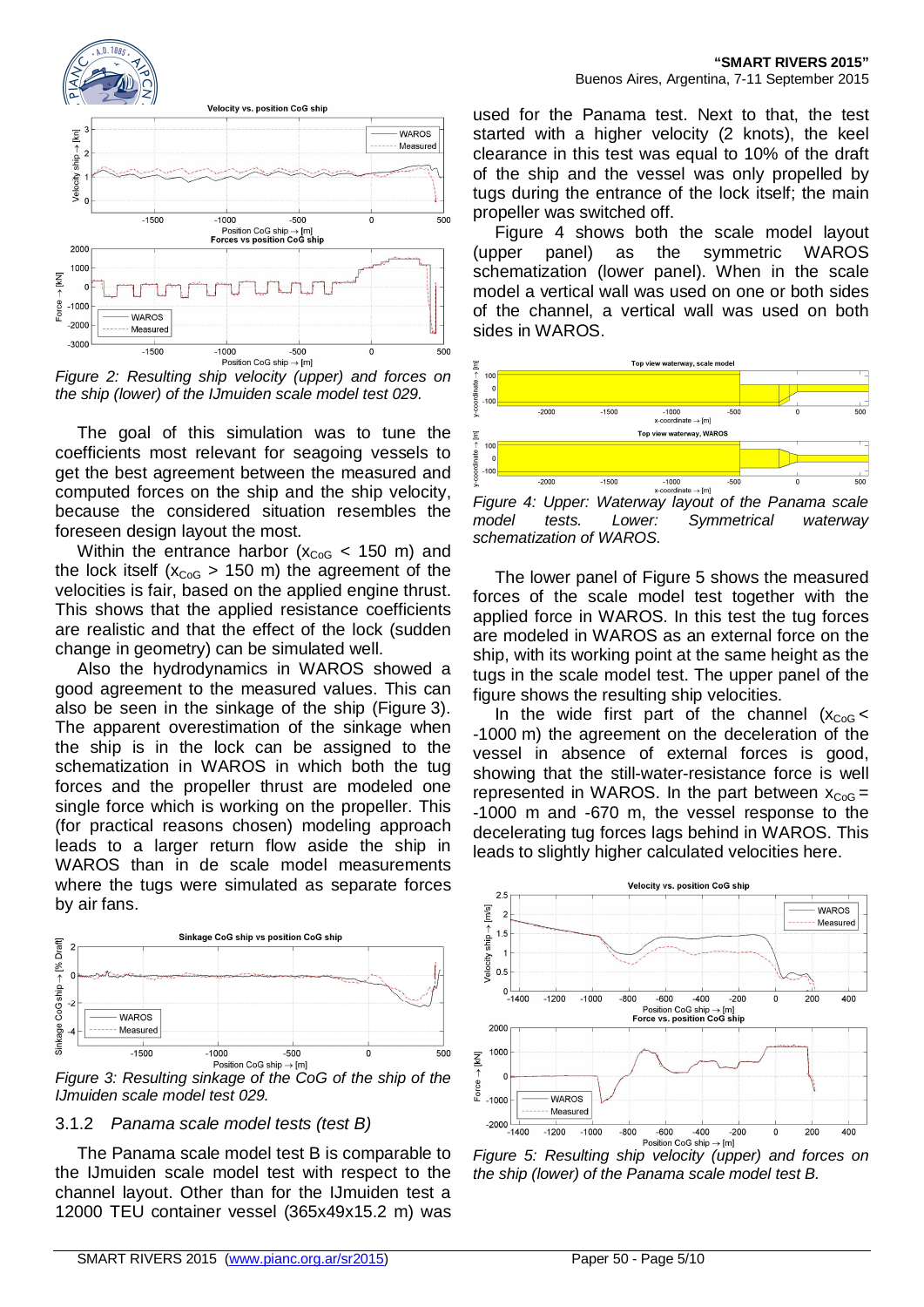

In the smaller part with the vertical walls (between  $x_{\text{Cog}} = -680$  m and -180m) the vessel in the scale model test experiences slightly more resistance, which can be seen in the minor acceleration in WAROS and the constant velocity of the scale model test. This is most probably caused by the asymmetric flow around the vessel in the scale model test. Due to the proximity of the vertical wall in the scale model test at one side of the vessel, a strong asymmetric return flow is present. WAROS does not account for these effects. Because the resistance of a ship is (partially) quadratically related to the flow velocity along the vessel hull, a higher return flow will have a relatively larger influence on the velocity.

When the container vessel enters the lock  $(x_{CoG}$ -170 m) the resistance in WAROS is larger than the measured resistance. This is mainly caused by the higher entry velocity of the WAROS simulation, which leads to a (too) high resistance force.

#### 3.1.3 *Zeebrugge scale model tests (test G)*

The Zeebrugge scale model test is different from the aforementioned two tests with respect to the driving of the vessel. This test was performed as a "captive" test, which means that the forces on the ship have been measured directly by restricting all horizontal movements of the ship. The propulsion of the ship is therefore not achieved by means of a propeller or tugs, but by dragging the ship forward with a tow installation. The test was performed with a bulk carrier (265x43x17.3 m) with a constant velocity of 1.3 m/s and an under keel clearance of 20% of the draft.

To mimic the propulsion of the ship in WAROS the effect of the propeller on the water has been disabled. Next to that the action height of the force has been moved to coincide with the action height of the tow installation. This way the applied propeller thrust of WAROS represents the external towing force.

Figure 6 shows both the asymmetric scale model layout (upper panel) as the symmetric WAROS schematization (lower panel). The geometry (wet channel cross sections) of the approach harbour has been altered slightly in WAROS to ensure numerical stability of the model. To correct for this, local loss coefficients have been changed. This way, the tested situation is represented as well as possible.

This specific test has been performed with the version of WAROS that has been altered to be coupled to the RTS. In this version the resistance force ( $F_{\text{WAROS}}$ ) working on the ship is also calculated (see Section 4 for more detail). In the case of a constant velocity, this force should be equal to the measured force working on the ship. The WAROS

runs have been set up such that a constant velocity was reached by tuning the applied propeller thrust.



*Figure 6: Upper: Waterway layout of the Zeebrugge scale model tests. Lower: Symmetrical waterway schematization of WAROS.*

Figure 7 shows the results of test G. The upper panel presents the measured velocity and the calculated velocities of WAROS. The lower panel presents the resulting forces. The measured and calculated forces show a very good agreement, which indicates that WAROS models the resistance force due to the entering of a lock well. For this case the asymmetric approach harbour geometry does not have a dominant influence on the resulting longitudinal forces.



*Figure 7: Resulting ship velocity (upper) and resistance forces on the ship (lower) of the Zeebrugge scale model test G.*



*Figure 8: Resulting sinkage of the CoG of the ship of the Zeebrugge scale model test G.*

Other than the agreement of the forces, the agreement of the measured and calculated sinkage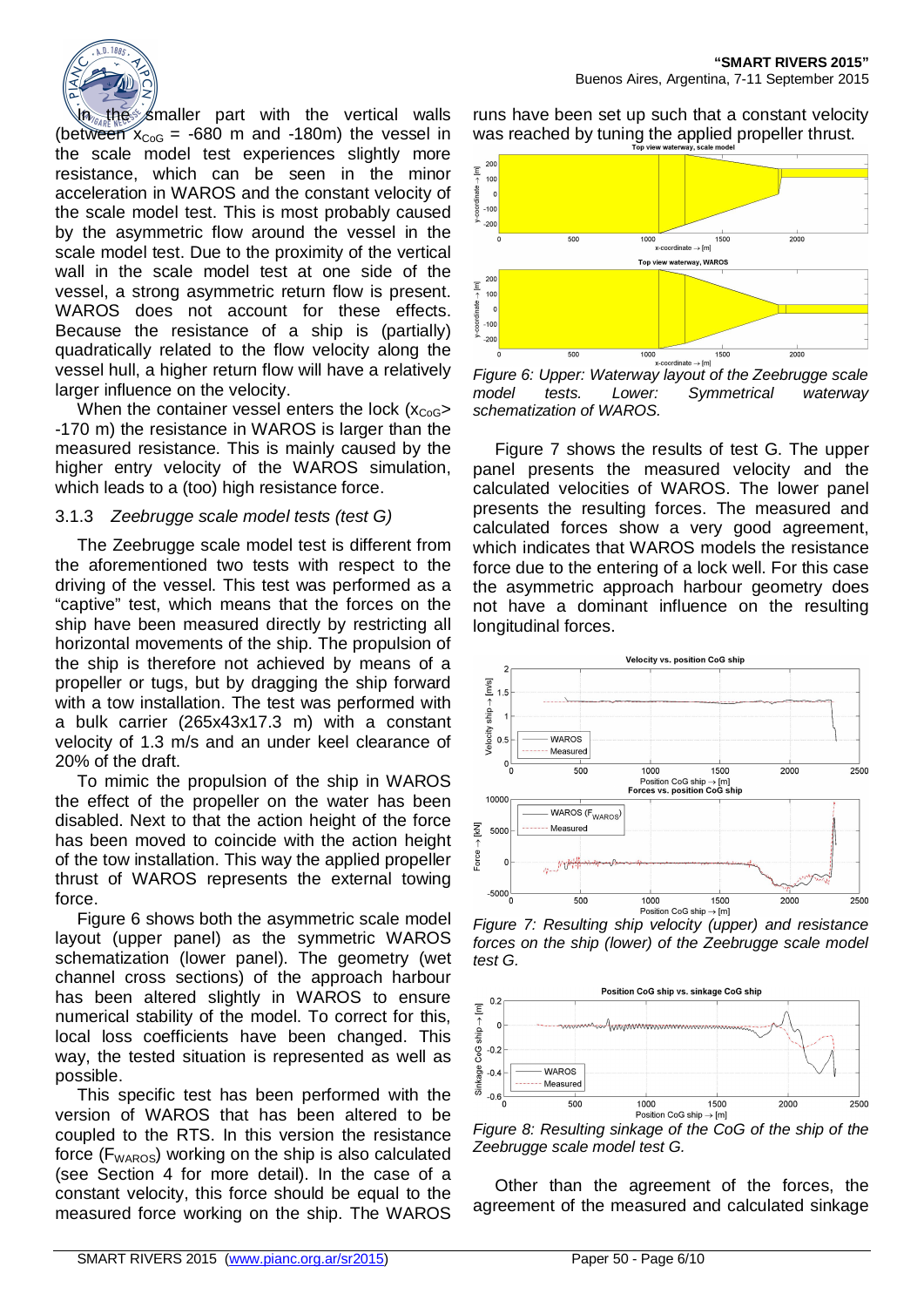

is less good. This is presented in Figure 8. This difference could be ascribed to the small alteration of the approach harbour geometry in WAROS or the symmetric schematization of the asymmetric geometry. Nevertheless, in general WAROS is capable of representing the physics in this situation with enough accuracy.

## 3.2 *Conclusions of the WAROS validation*

In general, the validation results show that the longitudinal forces working on a seagoing vessel entering a lock are reasonably well represented by WAROS. When the geometry is not too asymmetric, the symmetrical approach of WAROS offers a good estimate of the forces. The optimization of the different coefficients in WAROS for seagoing vessels, which are normally optimized for inland vessels (e.g. pressure- and friction coefficients), enhanced the results significantly. It was concluded that the physics are represented sufficiently accurately by WAROS to generate a sufficiently realistic longitudinal force on a ship entering a lock when the model is coupled to a RTS. Note that for such tests the precise absolute value is of less importance than the timing and direction of the forces working on the ship. The latter were simulated well with WAROS in the considered validation tests.

## 4 COUPLING OF MODELS TO THE REAL TIME SIMULATOR

## *4.1 WAROS*

## 4.1.1 *Requirements of the coupling*

Essentially, in the standard standalone mode as described above WAROS is a 1D-maneuvering simulator that solves the ship's motion equations (longitudinally) in the time domain just as the RTS itself (longitudinally and transversally). To create a coupling between WAROS and the RTS, WAROS has been adjusted such that, given the movement along the track, the longitudinal forces acting on the ship due to the water movements are computed and transmitted to the RTS.

In the coupled configuration the velocity of the vessel is computed by solving the motion equation in longitudinal direction within the RTS (using an expression comparable to equation 3 in Section 2). Each time step the computed ship velocity is given to WAROS as input and a number of force terms related to pressure, friction and water movement are being calculated within WAROS using equation 3, which reduces to equation 6 ( $F_{\text{WAROS}}$ , see below). These forces are then sent to the RTS as input for the external longitudinal force. The new ship velocity and position at the next time step are then

calculated within the RTS and sent to WAROS again. This is an efficient approach for which minimal code changes within the RTS and WAROS were needed and for which the other external forces on the ship (e.g. tug and wind forces) can be taken into account conventionally within the RTS.

## **Resistance force (6):**

## $F_{WAROS} = F_p + F_f + \rho g \int_L \mathbf{A}_s \partial \mathbf{h} / \partial \mathbf{x} \, d\mathbf{x}_s$

The other four equations of WAROS are solved in an unchanged manner. These are needed for a correct representation of the vertical ship and water movements, but the results are not sent to the RTS, because it does not need this information.

## 4.1.2 *Coupling procedure*

The communication between the RTS and WAROS goes according to the UDP Multicast protocol with an update rate of 10 Hz, which means that information is shared 10 times per second between the RTS and WAROS. The RTS leads this communication and sends the data (among others the ship velocity and the propeller thrust) with 10 Hz to WAROS. Below the communication is described point wise and presented schematically in Figure 9:

- The RTS sends the current ship velocity, propeller thrust and position to WAROS.
- WAROS performs calculations for 1 time step (0.1 s) in much less physical time than 0.1 s.
- WAROS directly sends back the calculated resistance force  $F_{\text{WAROS}}$  to the RTS.
- The RTS automatically selects the most recent value of F<sub>WAROS</sub> and calculates the new output values.
- After 0.1 s the RTS sends the new ship velocity. propeller thrust and position to the RTS.
- Et cetera...



*Figure 9: Schematic flowchart of the communication between WAROS and the RTS.*

#### 4.1.3 *Some points of consideration*

• To couple WAROS to the RTS a clear distinction has been made between which effects are calculated by WAROS and which by the RTS. Since the forces due to the water on the ship's hull are now computed by WAROS,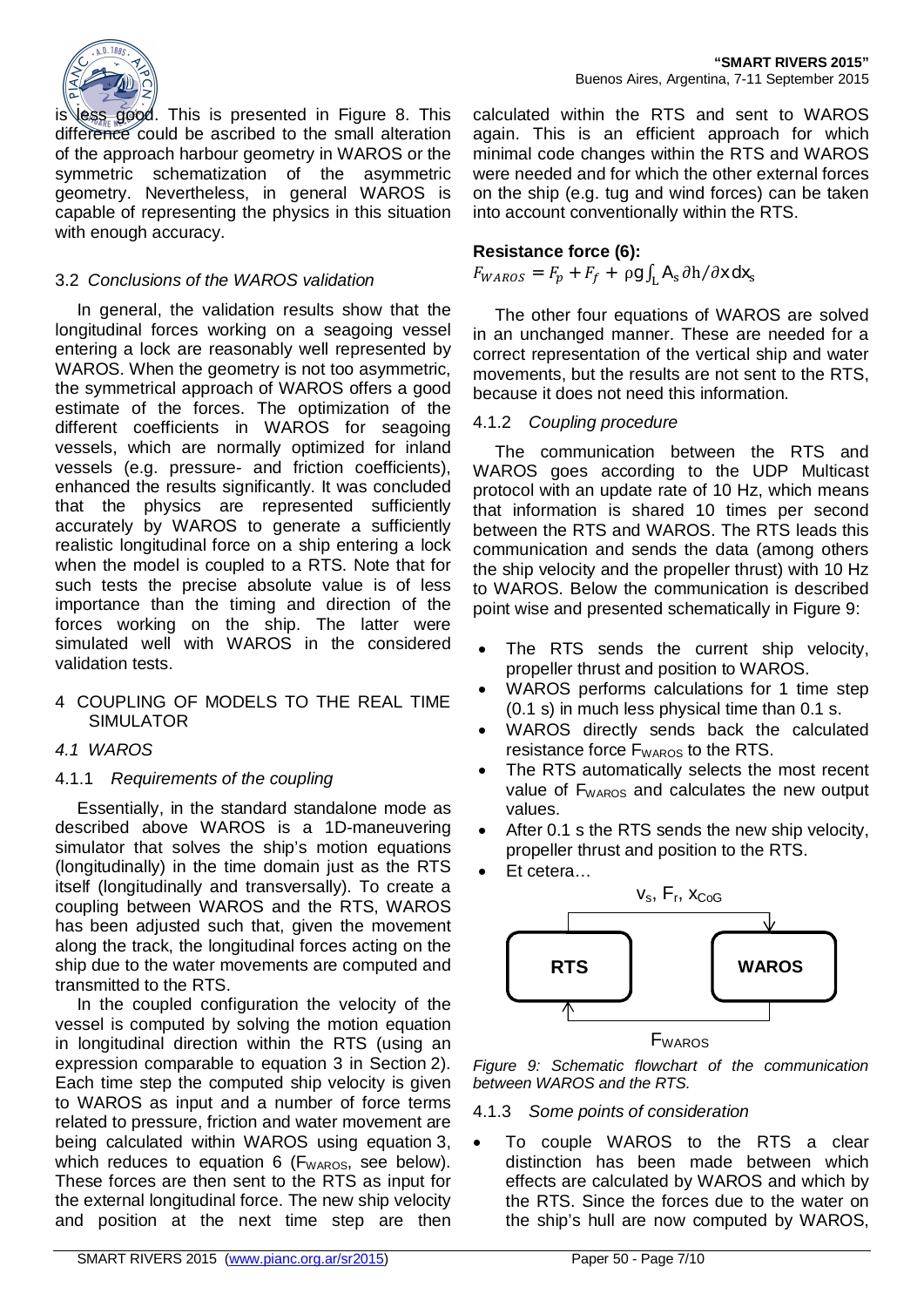

those  $\phi$  ontributions (e.g. friction and pressure resistance) need to be switched off in the RTS.

- The propeller thrust feed of the RTS is only used to calculate the effect of the propeller on the water in WAROS. The velocity and position of the ship are calculated in the RTS.
- The ship position that is sent to WAROS is only meant for verification. WAROS calculates the ship position by integrating the ship velocity of the RTS in time. It was checked after every run whether the ship position of the RTS is the same as the one of WAROS. If the deviation was too large, the test was discarded.
- In the present version of the coupling, WAROS does not account for transverse ship movements of the RTS. For the present simulations it was assumed that the ship sailed in an almost straight line and that the deviations of this track were negligible. This was monitored and if the deviations were small enough (<10m) this was regarded as acceptable, else a test was discarded.
- The communication time step  $(0.1 s)$  was equal to the calculation time step of WAROS. This time step should be small enough to assure numerical stability of WAROS. In the standalone version of WAROS the time step is adjusted automatically when the courant criterion is exceeded. This was not possible in the coupled situation. The time step of 0.1 s proved to be sufficiently small.
- The RTS does not account for the influence of an enhanced return flow due to the entering of the narrow passage (e.g. lock) for the interaction of the propeller and the water. This information is available from WAROS but is not used yet. The current coupling can therefore be extended by sending this information from WAROS to the RTS.
- In the coupled configuration the WAROS simulation does not start with a ship from standstill. The WAROS simulation is initialised with a still water level. Therefore start-up effects may appear in the WAROS output due to the sudden acceleration of the ship and the water. This may result in translation waves and unrealistic forces on the ship. It was verified that due to a start location at a sufficient distance from the lock these start-up effects did not influence the entering manoeuvre of the lock itself.

During the simulations the pilots indeed mentioned that at the start of the simulation the ship did not respond realistically. During the entering of the lock the ship did respond correctly. In the future the coupling can be improved by starting a WAROS simulation with

a restart file, in which the water movement at initialisation corresponds to the imposed start velocity of the ship. This was not possible within the present project.

## *4.2 DELPASS*

The RTS contains the standard manoeuvring model of the vessels concerned. This model accounts for water depth dependent manoeuvring forces and includes all external forces like wind forces, tug forces and collision forces (when hitting quay or lock walls). Lock interaction forces and moments calculated by DELPASS are solved at each time-step making use of parallelized code running on a Graphical Processing Unit (GPU). As DELPASS runs on a separate PC the time step of DELPASS may differ from the time step of the RTS, without interfering with the main simulation process.

The inputs for the DELPASS computations are the instantaneous position (x, y, heading) and velocities (u, v, r) of the vessels as calculated by the RTS. The outputs are the sway force and yaw moment on each vessel, which are treated as the external force and moment in the RTS.

## 5 VERIFICATION OF COUPLING

## *5.1 Verification approach*

To check whether the coupling worked properly some basic checks were performed. Verification tests have been performed to check whether the new version of WAROS produced the same results in the standalone configuration as in the coupled configuration, in identical lock entries.

Using the same geometry of the IJmuiden sea lock as was used for the real time simulations, two conditions were considered for verification. One condition (cond01) had a relative spacious under keel clearance of the ship of 20%, the other (cond02) had a smaller under keel clearance of 12.7%. The conditions are summarized in Table 1.

| <b>Simulator condition</b>                                         | cond <sub>01</sub>  | cond <sub>02</sub>  |  |  |
|--------------------------------------------------------------------|---------------------|---------------------|--|--|
|                                                                    | <b>Bulk carrier</b> | <b>Bulk carrier</b> |  |  |
| <b>Ship</b>                                                        | $T = 13.7m$         | $T = 13.7m$         |  |  |
| Lock width [m]                                                     | 65                  | 65                  |  |  |
| Lock depth [mCD]                                                   | $-18.25$            | $-17.25$            |  |  |
| <b>Water level [mCD]</b>                                           | $-1.75$             | $-1.75$             |  |  |
| Water depth [m]                                                    | 16.5                | 16.5                |  |  |
| <b>UKC [%]</b>                                                     | 20.0                | 12.7                |  |  |
| A <sub>ship</sub> /A <sub>lock</sub> [%]                           | 66.7                | 71.0                |  |  |
| Distance to wall* [m]                                              | 17.28               | 17.28               |  |  |
| * Distance between ship's hull and the vertical wall of the lock's |                     |                     |  |  |
| approach harbour                                                   |                     |                     |  |  |

*Table 1: Selected condition for the coupling verification*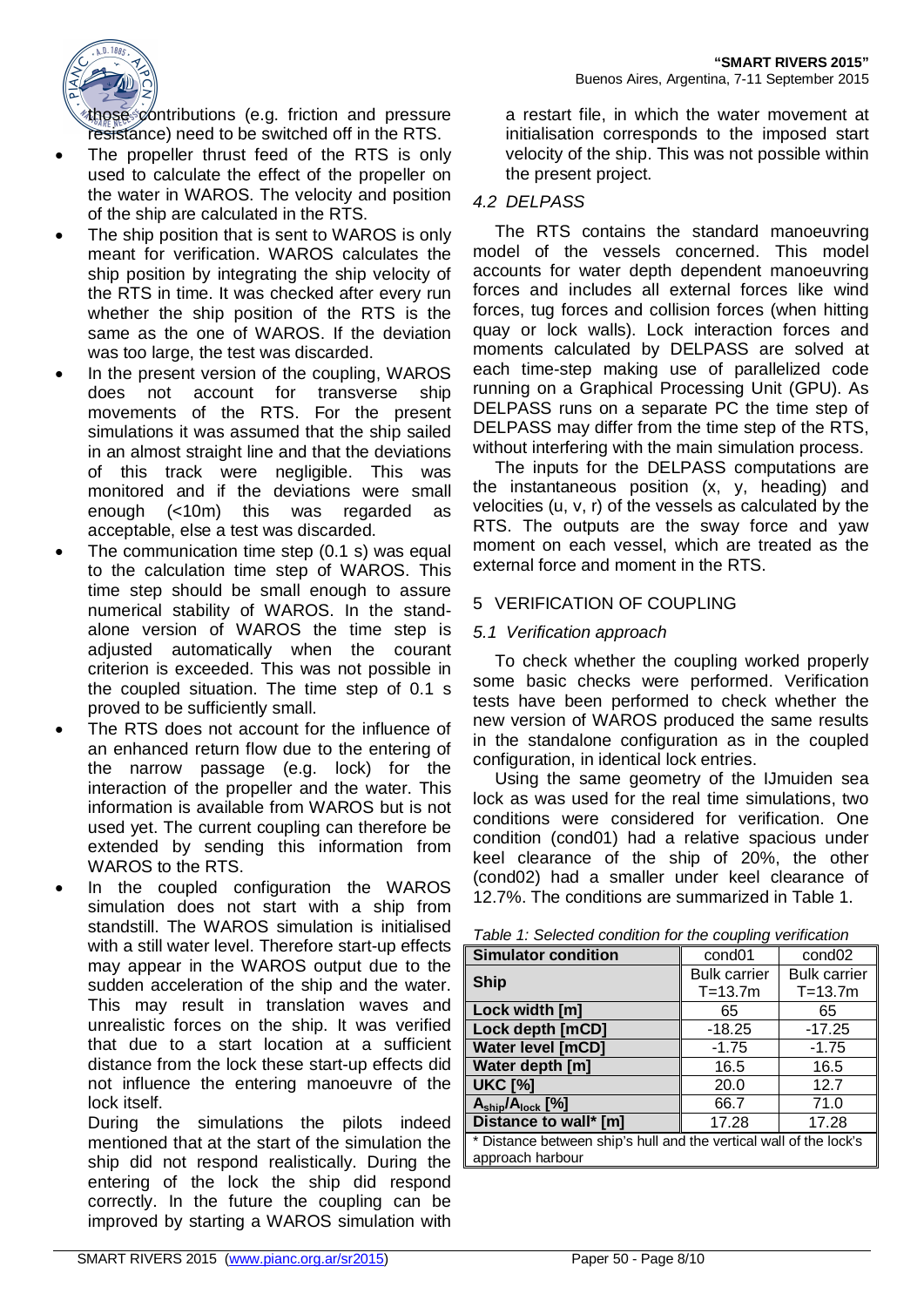

To verify that both configurations of WAROS produced the same results (F<sub>WAROS</sub>), both conditions were first considered using a constant ship velocity of 1 m/s. In the RTS this was done by using a ship with an infinite mass that is not decelerated by external forces. In WAROS the constant velocity was reached by iteratively tuning the applied engine power. Only the results of cond02 are presented below. The results of cond01 were comparable to the results of cond02.

Figure 10 shows the results for cond02. The upper panel shows nearly equal and constant ship velocities. Because it was not possible in WAROS to set the velocity directly, some minor deviations of the constant value can be seen. These deviations are so small that they had little influence on the results.

The lower panel shows the results of the resistance force  $F_{\text{WAROS}}$ . In the coupled configuration this is the force that is send to the RTS by WAROS. The RTS uses this force to calculate the new ship velocity. Note that for the 'constant velocity' tests the infinite mass ship of the RTS does not respond to a change in forces. The results are practically equal which indicates that the coupling is implemented correctly.



*Figure 10: Coupled and standalone results of cond02 with a constant ship velocity.*

#### 5.2.2 *Constant thrust*

For the second set of test conditions cond01 and cond02 were rerun with a constant propeller thrust in the standalone version of WAROS. For the coupled configuration this means that a set rpm was imposed to the RTS out of which an "approximately" constant propeller thrust follows. Note that for the second set, the normal ship was used in the RTS which does react to external forces.

Again, the coupled configuration is considered to be working properly when both configurations

produce the same results. Here, the velocity is the most important parameter. As for the constant velocity tests only the results of the more complex cond02 are presented here. The performance for cond01 was very comparable to cond02.

The results of cond02 are presented in Figure 11. As expected the velocity decreases when the ship enters the lock, due to an increased value of the interaction forces ( $F_{WAROS}$ ). In general terms, the results of both configurations are comparable. The results of the standalone version show a somewhat higher velocity than the coupled version. This leads to a somewhat higher value of  $F_{WAROS}$  when the ship enters the lock, resulting in a larger deceleration, after which the end velocities are equal.



*Figure 11: Coupled and standalone results of cond02 with a constant propeller thrust.*

Possible causes for the velocity differences between the configurations are:

- The applied propeller thrust is not exactly constant in the coupled mode, while it was constant in the standalone mode.
- The schematizations of the water-propeller interactions are different for WAROS (standalone) and the RTS (coupled).
- Numerical rounding errors in the RTS-WAROS communication lead to a small difference in the ship position of both configurations.

The agreement and the accuracy of the results were assessed as sufficient within the boundaries of the RTS-tests of the entry of the new sea lock of IJmuiden. For such tests the behaviour of a ship is more important than the exact value of the resistance force. It could therefore be concluded that the coupling of WAROS with the RTS worked properly.